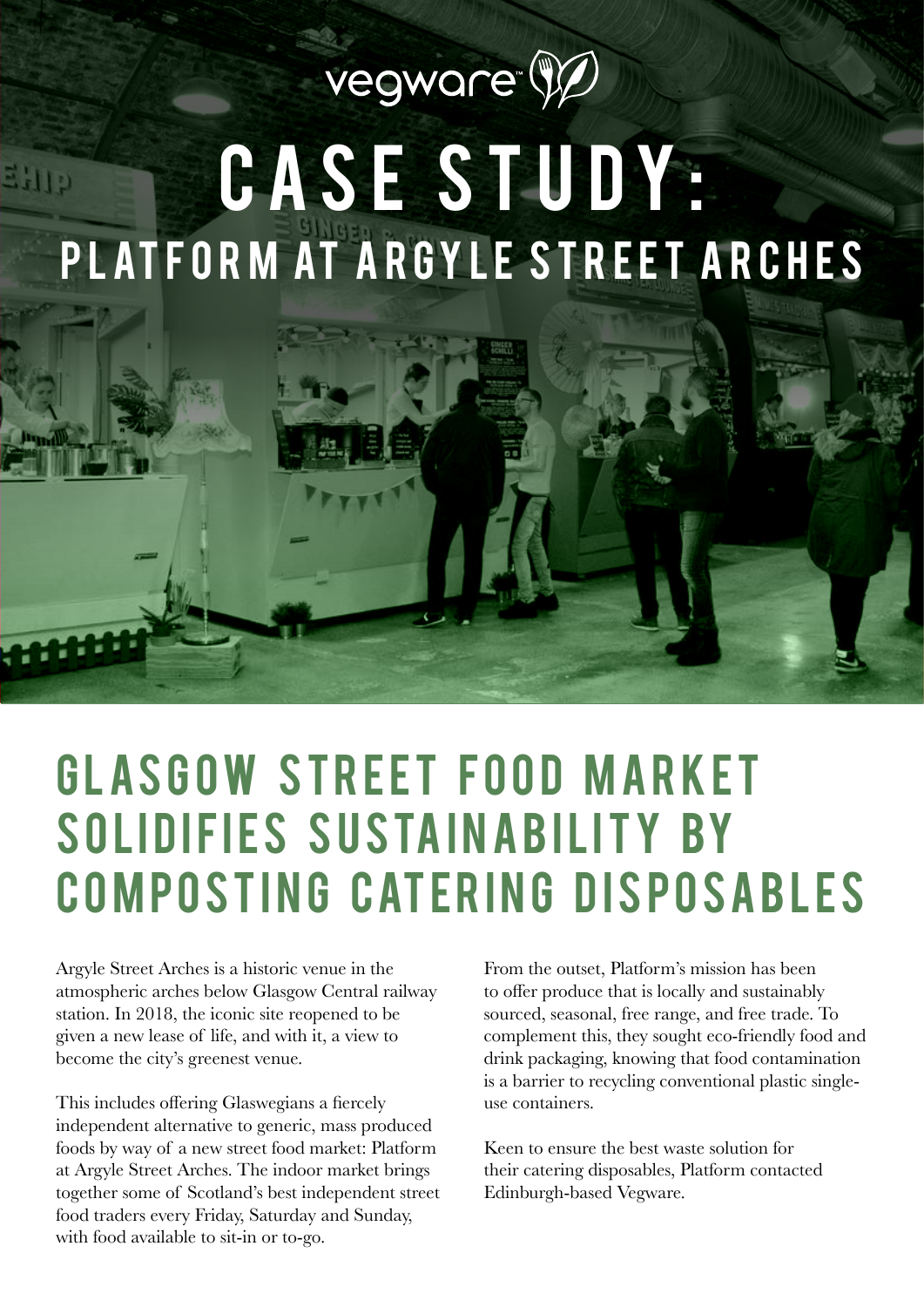# TO A SUSTAINABLE STREET FOOD MARKET 5 STEPS

**Together, Vegware's Recycling Advisor and Platform took a five-step approach to implement a waste recycling system for the compostable packaging:**

#### REQUIRE ALL CATERING DISPOSABLES BE **PLANT-BASED AND** c o m m e r c i a l ly **COMPOSTABLE** 1

Platform has 10 traders on a regular basis. Platform decided to mandate that any trader signing up to the market must use Vegware products, with no exceptions.

Platform provided the list of traders to Tri-Star, its nominated distributor, and Vegware, who together spoke to all traders to understand their food and drink offerings and packaging needs.

They then made product recommendations so that all traders were prepared with the right compostables prior to the market opening.

### the result

**From the start, the new street food market traders were all supplied commercially compostable catering disposables that were sturdy, practical, stylish and presented their food and drink offerings well to customers.**

Using all compostable products simplifies recycling for customers and reduces the risk of contamination in waste streams.



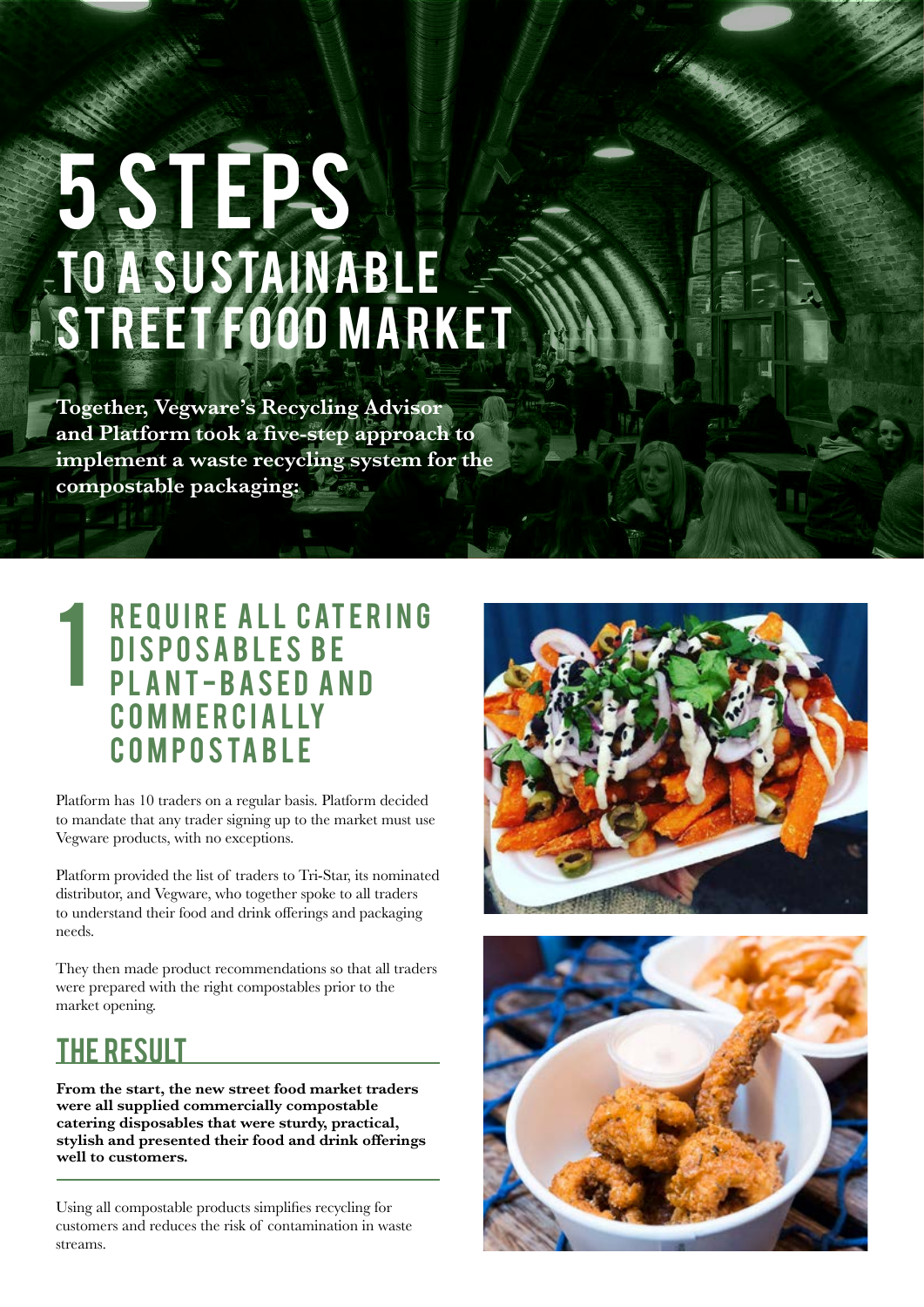### COMMIT TO 2 COMMITTO

Platform signed up for Vegware's Close the Loop composting collection service, which takes clients' used Vegware for commercial composting at a nearby in-vessel composting facility.

#### the result

**Since the market's opening in March 2018 through to October 2018, 79 1100L bins containing compostable foodservice packaging and food waste have been collected for commercial composting. The market's catering 'waste' becomes quality compost in under 12 weeks, nourishing soil in farming fields on the Scottish west coast.**



CLOSE THE LOOP



### **ESTABLISH A CLEAR** RECYCLING SYSTEM FOR THE SITE

Platform has multiple recycling stations, all set up identically: a designated colour for each waste stream, with matching bin signage made by Vegware.

Its bins are lined with 80L biobags, allowing staff to easily pull and place whole bags into the external Close the Loop bins when full. These external bins are replaced with new ones at each collection, reducing any odour issues.

### the result

**To date, not one contamination complaint has been made by the waste facility. The consistent messaging and visual cues such as clear labels and bin signage successfully help site users know how to dispose of any waste.** 

A clear and consistent system raises awareness and facilitates behaviour change, while minimising contamination.